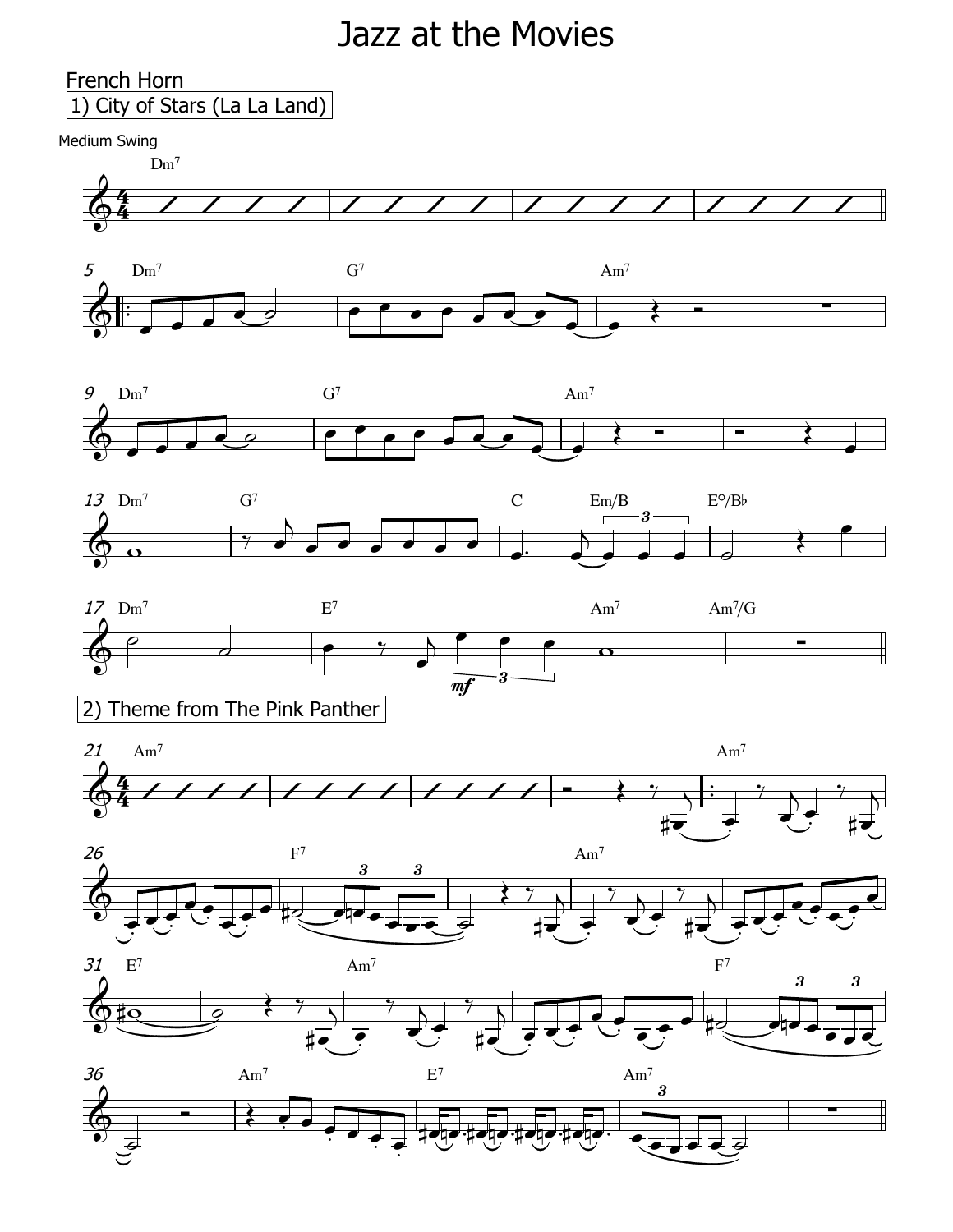French Horn

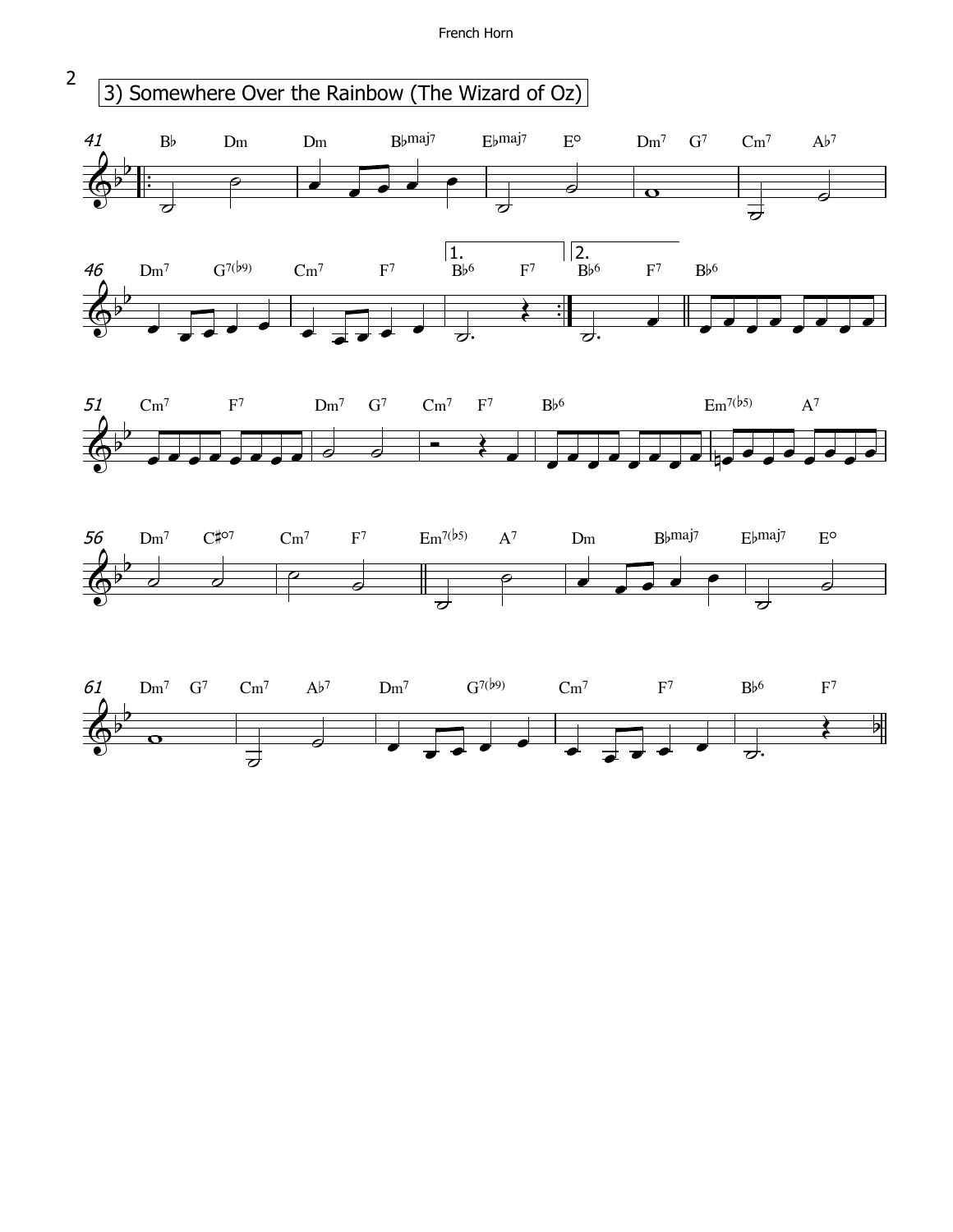